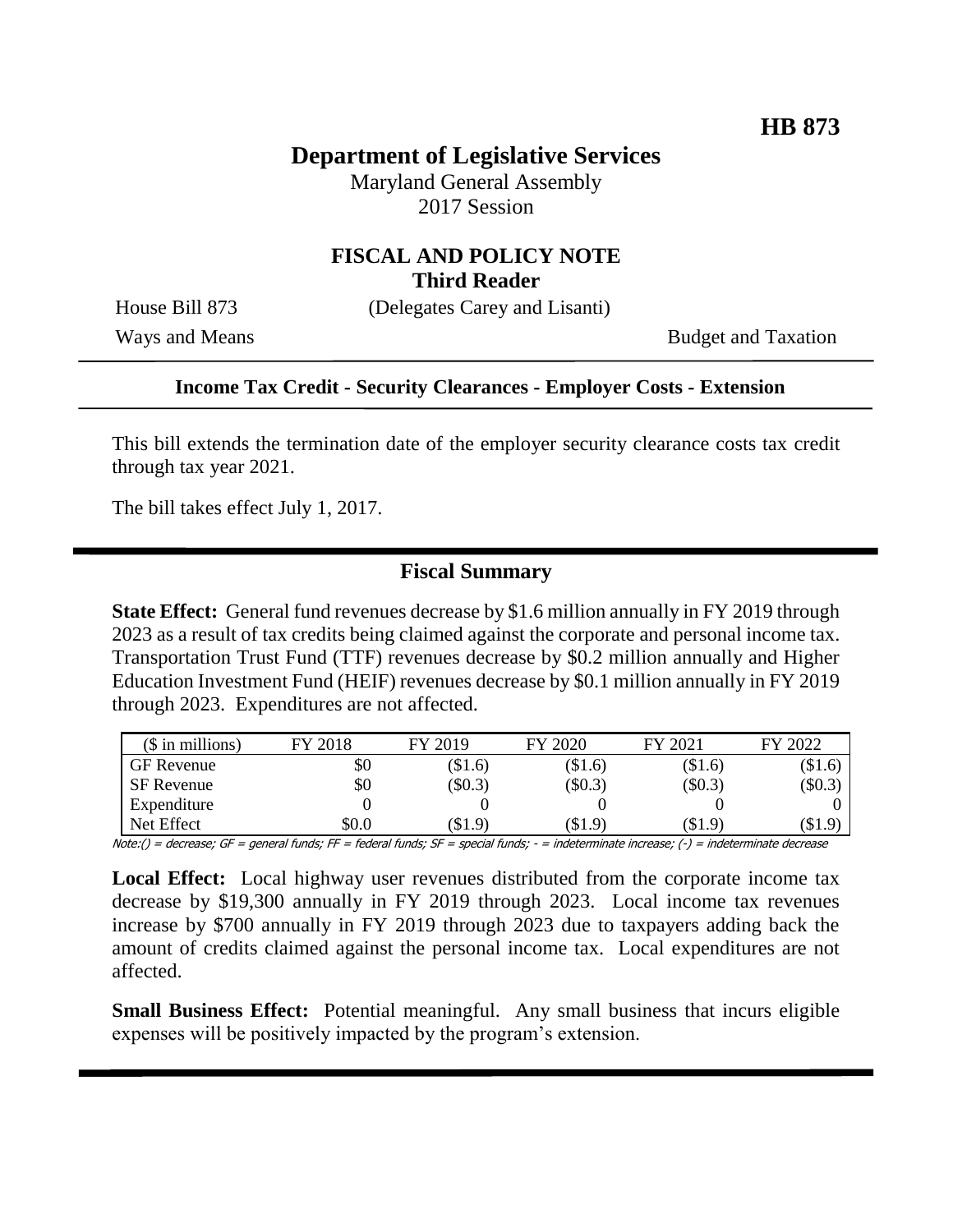## **Analysis**

**Current Law/Background:** Chapter 478 of 2012 established the Employer Security Clearance Costs Tax Credit program. The program allows a tax credit against the State income tax for certain security clearance administrative expenses and for the construction and equipment costs to construct or renovate a sensitive compartmented information facility (SCIF) located in the State. To qualify, the security clearance administrative expenses must be incurred with regard to an employee in the State and include (1) processing application requests for clearances; (2) maintaining, upgrading, or installing computer systems in the State that are required for obtaining federal security clearances; and (3) training employees to administer the application process.

Chapter 482 of 2013 expanded the credit by specifying that expenses incurred for rental payments owed during the first year of a rental agreement for spaces leased in the State qualify for the credit, if the company qualifies as a small business and performs security-based contracting. A small business is a firm that (1) is independently owned and operated; (2) is not a subsidiary of another firm; (3) is not dominant in its field of operation; and (4) did not employ more than 25 individuals in its most recent fiscal year. Chapter 482 of 2013 also generally doubled the maximum value of the credit.

The amount of expenses that qualify for the credit are equal to (1) 100% of eligible security clearance administrative expenses, not to exceed \$200,000; (2) 100% of eligible rental payments, not to exceed \$200,000; and (3) 50% of eligible costs incurred to construct or renovate each SCIF, not to exceed \$200,000. If a company constructs and/or renovates multiple SCIFs, the total amount of aggregate expenditures that qualify for the credit is limited to \$500,000. If the total amount of the credit exceeds the tax liability imposed in the year, the excess can be carried forward to future tax years until the full amount of the excess is used. Businesses claiming the credit are required to add back to Maryland adjusted gross income or Maryland modified income the amount of expenses claimed under the credit.

The Department of Commerce is authorized to award a maximum of \$2.0 million in total credits each year, and credits may be claimed in tax years 2013 through 2016. If the amount of credits claimed in each year exceeds the maximum aggregate limit, the value of the credit is reduced based on the total amount of excess credits claimed. In tax year 2013, the Department of Commerce awarded credits to 40 businesses. The median credit awarded was \$33,734. Five companies received a credit of \$100,000 or greater, with these companies receiving about 40% of all credits. In tax year 2014, the Department of Commerce awarded \$2.0 million in credits to 48 businesses that claimed \$8.25 million in employer security clearance costs. The median credit awarded was \$22,638. Six companies received a credit of \$100,000 or greater, with these companies receiving almost 50% of all credits.

HB 873/ Page 2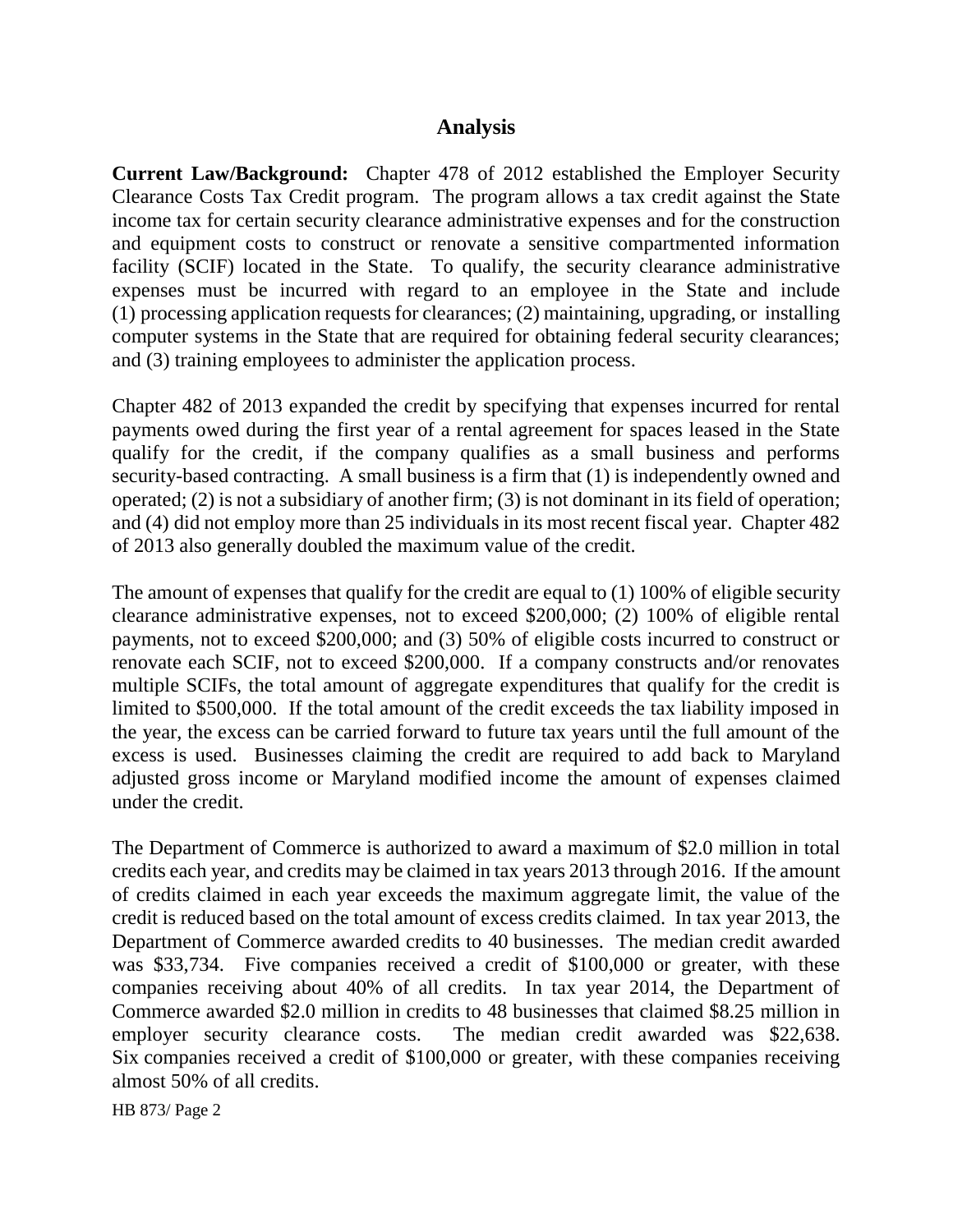**State Revenues:** The bill extends the termination date of the employer security clearance costs tax credit through tax year 2021. The Department of Commerce can award a maximum of \$2.0 million in credits annually in tax years 2017 through 2021. As a result, general fund revenues decrease by \$1.6 million annually in fiscal 2019 through 2023. TTF revenues decrease by \$200,900 annually, of which \$181,600 goes to the State, and HEIF revenues decrease by \$82,600 annually in fiscal 2019 through 2023.

Before claiming the tax credit, the Department of Commerce must certify the amount of expenses incurred by the business. These expenses are certified on December 15 of the calendar year following the end of the taxable year in which the qualifying expenses occurred. A business must then file an amended return to claim the credit – it is assumed that this could be done beginning in fiscal 2019 and that companies do not adjust estimated payments.

The estimated revenue loss due to the expansion is based on the following facts and assumptions:

- the maximum amount of credits will be awarded in each tax year;
- 75% of credits are claimed against the corporate income tax, with the remaining amount claimed against the personal income tax;
- businesses have enough tax liability to claim the full credit; and
- any credit claimed is added back to Maryland adjusted gross income or Maryland modified income.

**Local Revenues:** Local highway user revenues distributed from the corporate income tax decrease by \$19,300 annually in fiscal 2019 through 2023. Local income tax revenues increase by \$700 in fiscal 2019 through 2023 due to taxpayers adding back the amount of credits claimed against the personal income tax.

**Small Business Impact:** Any small business that incurs eligible expenses could be positively impacted by the program's extension. In 2013, an estimated one-third of companies that were awarded the credit were small businesses. The credit received by these businesses ranged from \$5,100 to \$56,900.

# **Additional Information**

**Prior Introductions:** A similar bill, SB 246 of 2016, received a hearing in the Senate Budget and Taxation Committee, but no further action was taken.

**Cross File:** SB 138 (Senators Manno and Miller) - Budget and Taxation.

HB 873/ Page 3